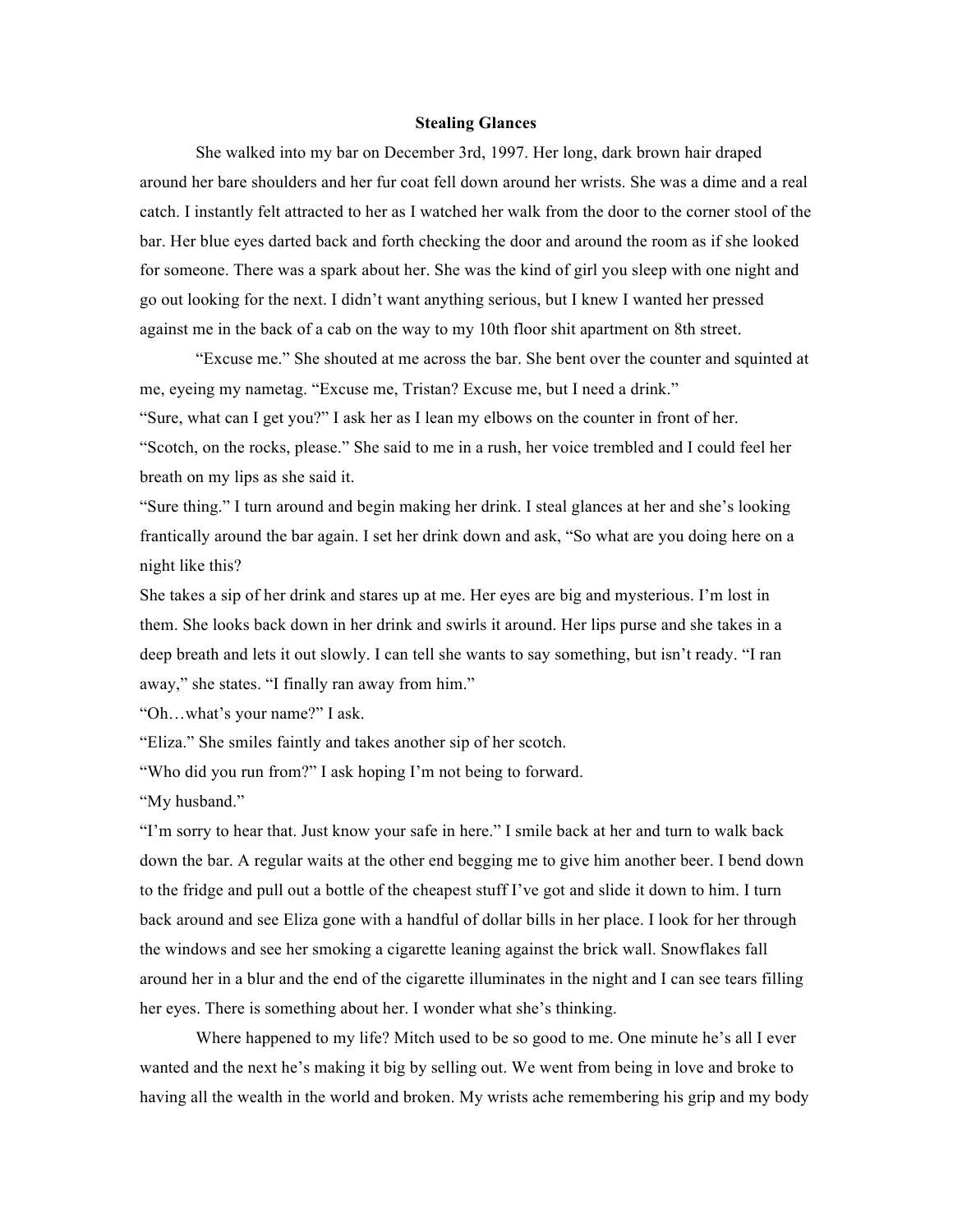is black and blue. I hide behind layers of make-up and clothing because I'm nothing but damaged. I should have known, I should have known he was changing, but it was too late when I found the needles and the little blue box with everything inside. That's when I knew this life with Mitch, as my husband, had to end. I did what I thought best and now here I am outside a bar smoking the cigarettes I swiped from his nightstand. I've never smoked once in my life.

After what felt like too long a moment to watch this captivating woman stand in the night I realize her coat is still on the bar stool. I rush around the bar to grab it and run outside not thinking. I push the doors open and burst into the fresh fallen snow. I slide across the sidewalk and catch myself before falling.

"Here," I say, "you left this inside. It's cold out, I thought you might need it."

"Thanks," she replies. She drops her cigarette to the ground and kicks a pile of snow on top. "Do you want to come back inside?" I ask her.

"No thanks. I should really get going." She says while throwing her coat back on.

"Where will you go?" I ask.

"Somewhere?"

"With him?" I ask her.

"I can't go back to him."

"Then where?"

"Anywhere. I've got to go."

"Come inside," I tell her, "come inside and think a while. It's warm in there."

"You're a nice guy, but you don't know what your saying, it's best I leave."

"New York isn't safe for me anymore." She whispers.

"Why?"

"He'll find me."

"Come inside." I try one more time.

"I need to get going. Thanks for the offer." She turns to leave and I grab her wrist. She flinches. In the distance I hear tires screeching. A black SUV rounds the corner and Eliza rips her arm from my grasp. " I need to go." She says sternly, but it's too late. The SUV pulls up in front of the bar and a man jumps from the passenger side. His suit is wrinkled and his smile is wild. "Mitch," she gasps, "how did you find me." Eliza says shrinking back behind me. "I'll always find you." Mitch smirks, "Now come home with me. It's time to go."

I was unsure of what to do. My heart raced and I could tell I was about to be in the middle of a battle I was unprepared for. I could sense the fear in Eliza as her whole body trembled against mine. I felt compelled to help her. Without thinking I shoved Eliza to the side and punch